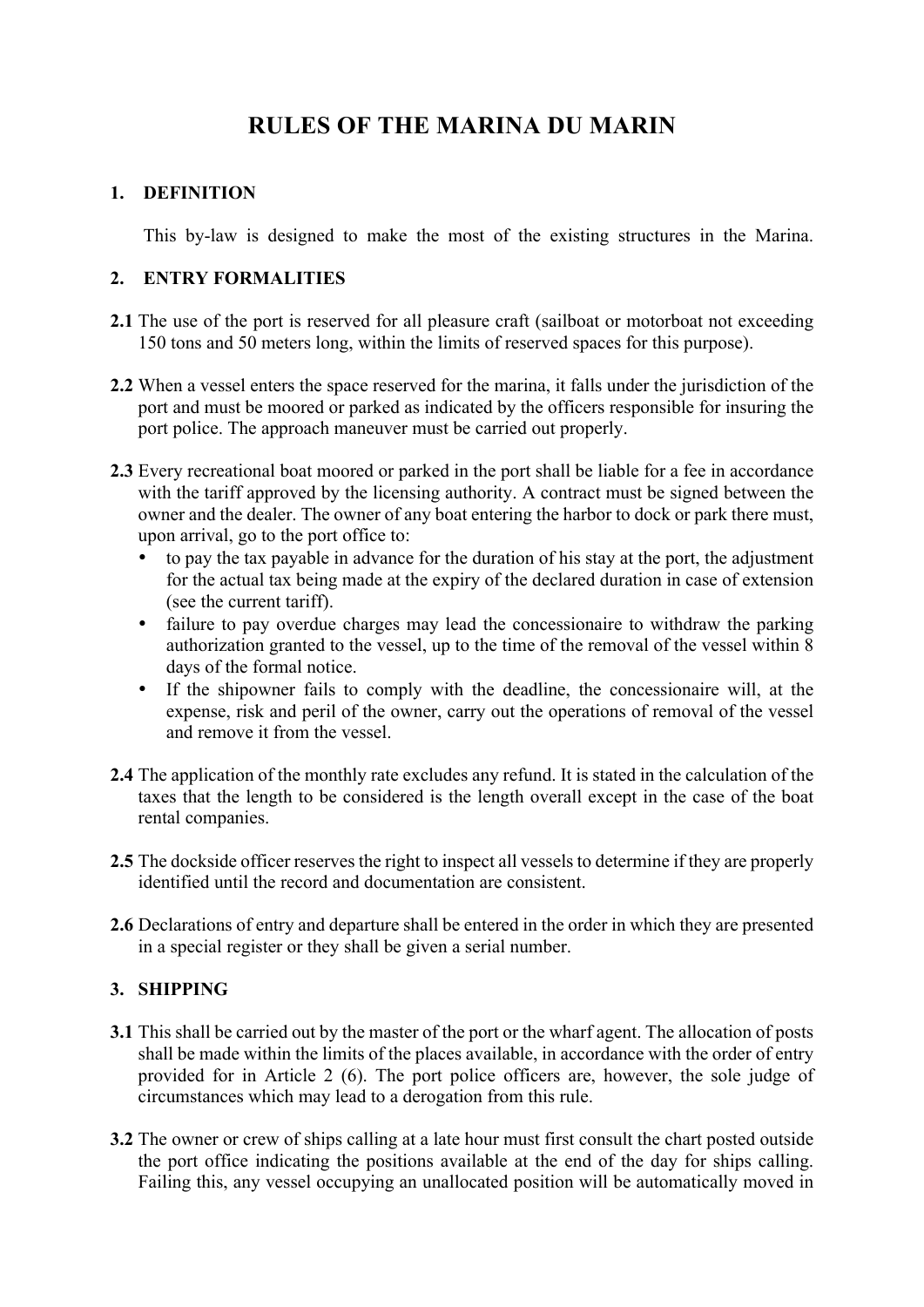the morning at the expense and risk of the owner. As soon as the office is opened, the owner or crew must make the regulatory entry.

# **4. MOORING – ANCHORING**

- **4.1** Anchorage (except in cases of absolute necessity arising from an immediate danger), the laying of buoys or dead bodies is formally prohibited in the water area of the port.
- **4.2** Mooring shall be carried out in accordance with the instructions and under the responsibility of the master of the port. The crews of ships must comply with their orders and take the necessary measures in their maneuvers to prevent accidents or damage.
- **4.3** Mooring must be in good condition and properly sized. In the case of mooring involving the risk of contact with the hull of another boat, the installation of tusks or fenders is compulsory. The defenses must be at least three per side and a size adapted to the size of the boat. The tires are only allowed if they are in a linen sheath in good condition.
- **4.4** The owner or crew of a ship may not refuse to take or to dump a hawser or other mooring rope to facilitate the movement of other ships.
- **4.5** In case of necessity, all precautions prescribed by the officers in charge of the port police shall be taken, in particular double berths.
- **4.6** The length of stay of ships at a stopover shall be determined by the police officers in charge of the port according to the places available. The passing user is obliged to change posts if, for reasons of police or exploitation, movement is ordered by the officers in charge of the port police. He is obliged to leave the port, on the one hand when safety is not assured (cyclone, tidal waves) and weather justifying this decision, and on the other hand to the first injunction of the agents in charge of the port police , If there is no room available, they have placed at their disposal a post already allocated but temporarily available.
- **4.7** Every vessel in the port shall be maintained in good buoyancy and safety condition if the port officials find that a ship is in a state of abandonment or in such a condition Sinking or causing damage to other ships or surrounding structures, they shall give notice to the owner to proceed with the rehabilitation or evacuation outside the marina. Should the need not have been done within the time limit, the vessel shall be put to dry at a place chosen by the concessionaire operating the marina (this location shall be indicated by letter to the owner) at the expense and risk Of the owner, without prejudice to the offense of highway which is set up against him. If the vessel is guarded, the formal notice is sent to the custodian.
- **4.8** The users of the port may in no case modify the port facilities made available to them. They are obliged to report without delay to the police officers any degradation which they find to the works placed at their disposal, whether or not of their doing. They are responsible for the damage they cause to these works, the cases of force majeure excepted. The damages shall be repaired at the expense of the persons who caused them, without prejudice to the consequences of the highway offense against them.
- **4.9** The operator of the port and the police officers shall not be liable for thefts, accidents, damage suffered by vessels moored or stationed in port due to bad weather, contact with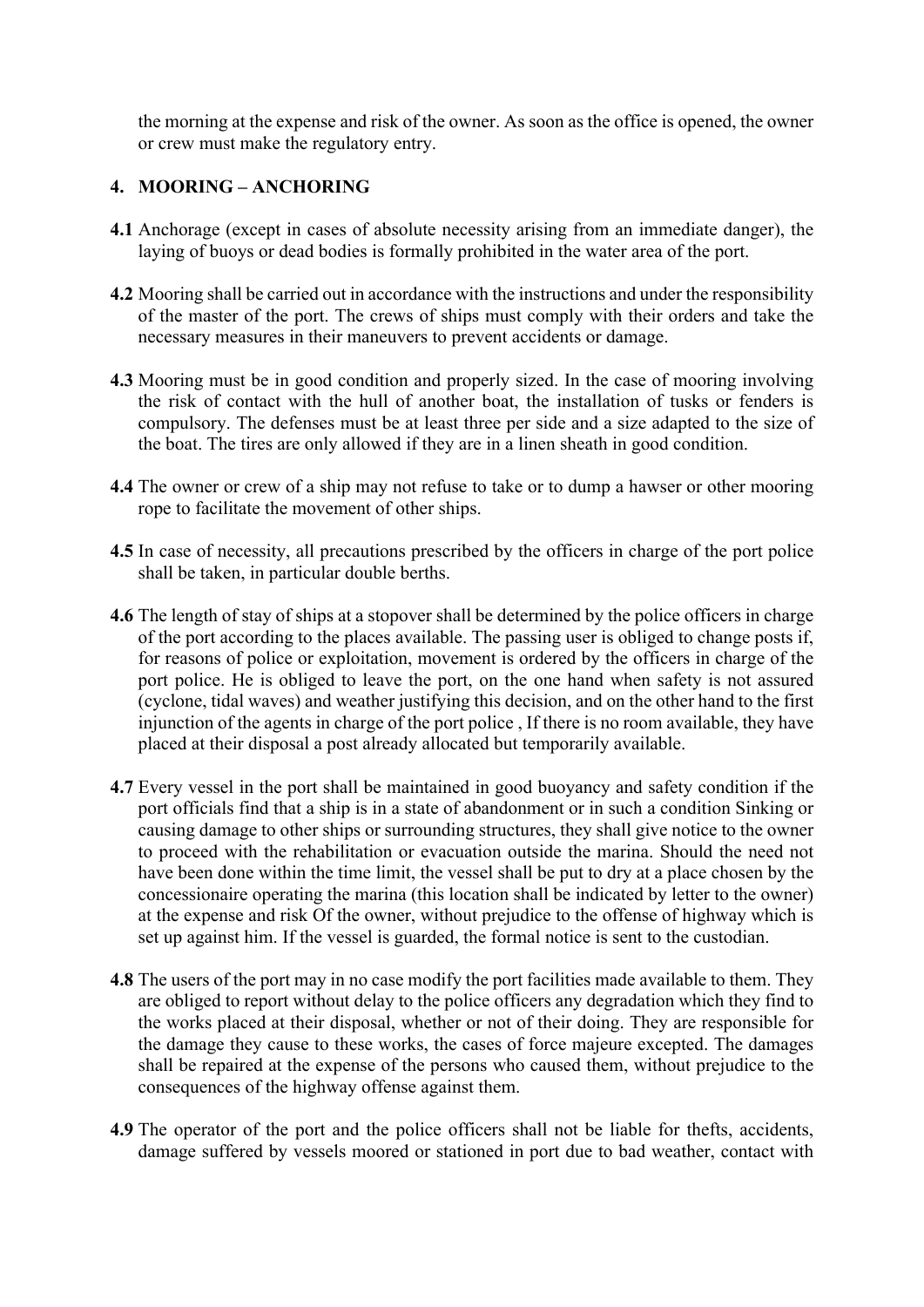another vessel, Action of a third party identified or not. They can not be held responsible for damages resulting from unforeseeable events or force majeure.

- **4.10** Every berthmaster must make a declaration of absence to the pleasure port office whenever he is required to vacate his place for a period of time longer than 3 days. This declaration specifies the expected date of return. In the absence of such a declaration, the master of the port shall consider, at the end of the fourth day of absence, that the post shall be released until further notice and may dispose of it.
- **4.11** In the case of the sale or lease of a ship having a post in the port, the seller or the lessor must make a declaration to the office of the harbor office as soon as the sale or lease is completed. In the event of the sale of a ship, the post concerned may in no case be transferred from the holder to the new owner without the formal consent of the port operator, which may be Possibly caused to assign to the vessel subject to the transaction, another post.
- **4.12** It is strictly forbidden to moor or moor the boats in "Indian file" or "in couple". Only the Annex is authorized in so far as it does not create any discomfort for neighbors and the movement of vessels within the port.

### **5. SHIPMENT OF VESSELS**

- **5.1** Any vessel placed in a manner inconsistent with the instructions received and as indicated above, shall be invited by the master of the port to travel. In case of absence of the owner, the boat can be moved automatically to the exclusive expenses of the owner and without the responsibility of the latter being released.
- **5.2** The port police shall be entitled at all times to require the owner of the vessel or the crew.
- **5.3** In general, the owner must ensure that his vessel at all times and in all circumstances does not interfere with the operation of the port.
- **5.4** Unless necessary, any movement or maneuver carried out at the request of the port authorities shall be given 24 hours' notice to the owner and affixed at the same time to the vessel. If the owner keeps his ship, the custodian is required in place of the owner, the custodian is notified under the same conditions as the owner.

#### **6. CIRCULATION IN THE PORT OF THE MARINE**

- **6.1** All evolutions in the port must be carried out in the port at a maximum speed of two knots without causing backlash and following the rules of caution.
- **6.2** It is prohibited to fish underwater in the water of the port and in navigable passes.

#### **7. SUPPLY OF WATER AND ELECTRICITY**

**7.1** Terminals equipped with sockets and fresh water faucets are installed on floating docks and wharves. Consumption is invoiced according to the scale in force.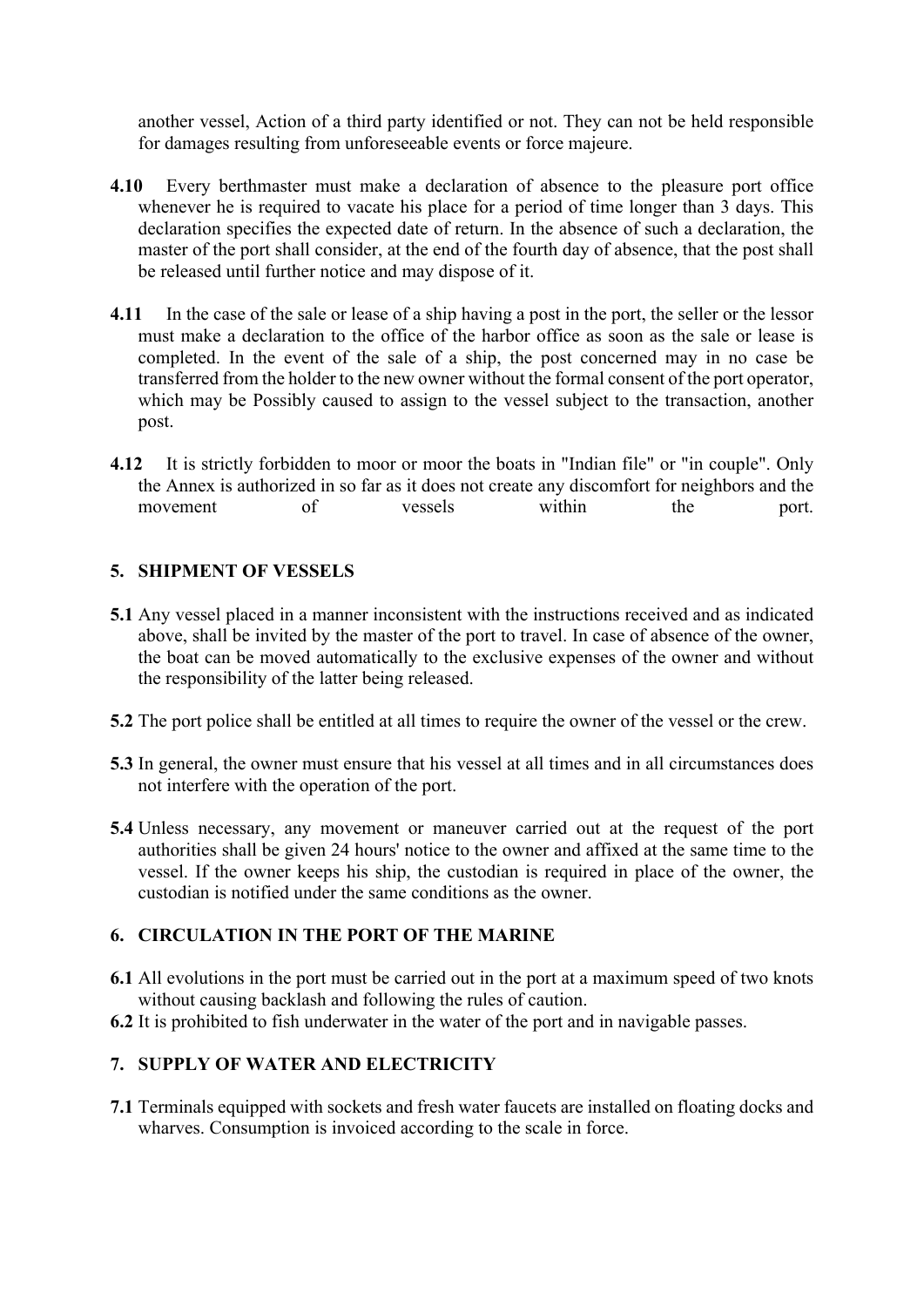- **7.2** Stopping boats and vessels moored to the dead bodies of the port may only supply water and electricity to the fuel station reserved for that purpose. The terminal serving these sites has meters for billing the supply of water and electricity.
- **7.3** Time of closure of water meters from 18H to 8H.
- **7.4** The owners of ships on the wharf are prohibited from supplying fresh water or electricity to another vessel on pain of exclusion from the marina.
- **7.5** Any equipment used on the wharf or wharf by the owner of a vessel shall be of an appropriate design. Extensions made by the owner to the outlets must be insulated. The connection of the water pipes to the valves and the pipes themselves must be watertight. The use of equipment and installations which prove to be defective may be prohibited by port officials.

# **8. CIRCULATION ON THE QUAILS**

**8.1** Car traffic is prohibited. Exceptionally, emergency vehicles can access them, but they must use the closest accesses to their destination and limit their rolling and parking to a minimum.

*The appendices must remain there only for the duration of their launch, the use of platforms and platforms to store equipment or accessories is prohibited.*

# **9. SPECIAL PROVISIONS**

- **9.1** It is forbidden to light a fire on the quays, the piers and platforms of the port and to have lights on naked fire.
- **9.2** Vessels shall not carry on board any hazardous or explosive material other than fireworks or regulatory devices and the fuels or fuels necessary for their use.
- **9.3** In the event of a fire on board a ship, the owner or the crew must immediately notify the police officers of the port and the fire brigade of the city of Marin (0596 74 94 62). Officers may require assistance from the crews of other vessels.
- **9.4** Only minor repairs on ships are permitted. It is forbidden to carry out work on ships which may cause nuisance in the vicinity. In particular, engine tests and generating sets, which constitute unbearable nuisances, will be strictly forbidden without the written authorization of the port officials.
- **9.5** It forbidden: • Dispose of dirt, rubbish, garbage, unhealthy liquids, detergent or other pollutants on the harbor works (wharves, docks and docks). This also applies to harbor waters and navigable passes. Any offender will be liable to a fine and the costs incurred for the cleaning of the site will be invoiced to him. • Store abandoned equipment on wharves or docks and make no deposit, even temporary. Household waste must be deposited in the receptacles and the discharge oils poured into the

tanks arranged for this purpose on the slopes.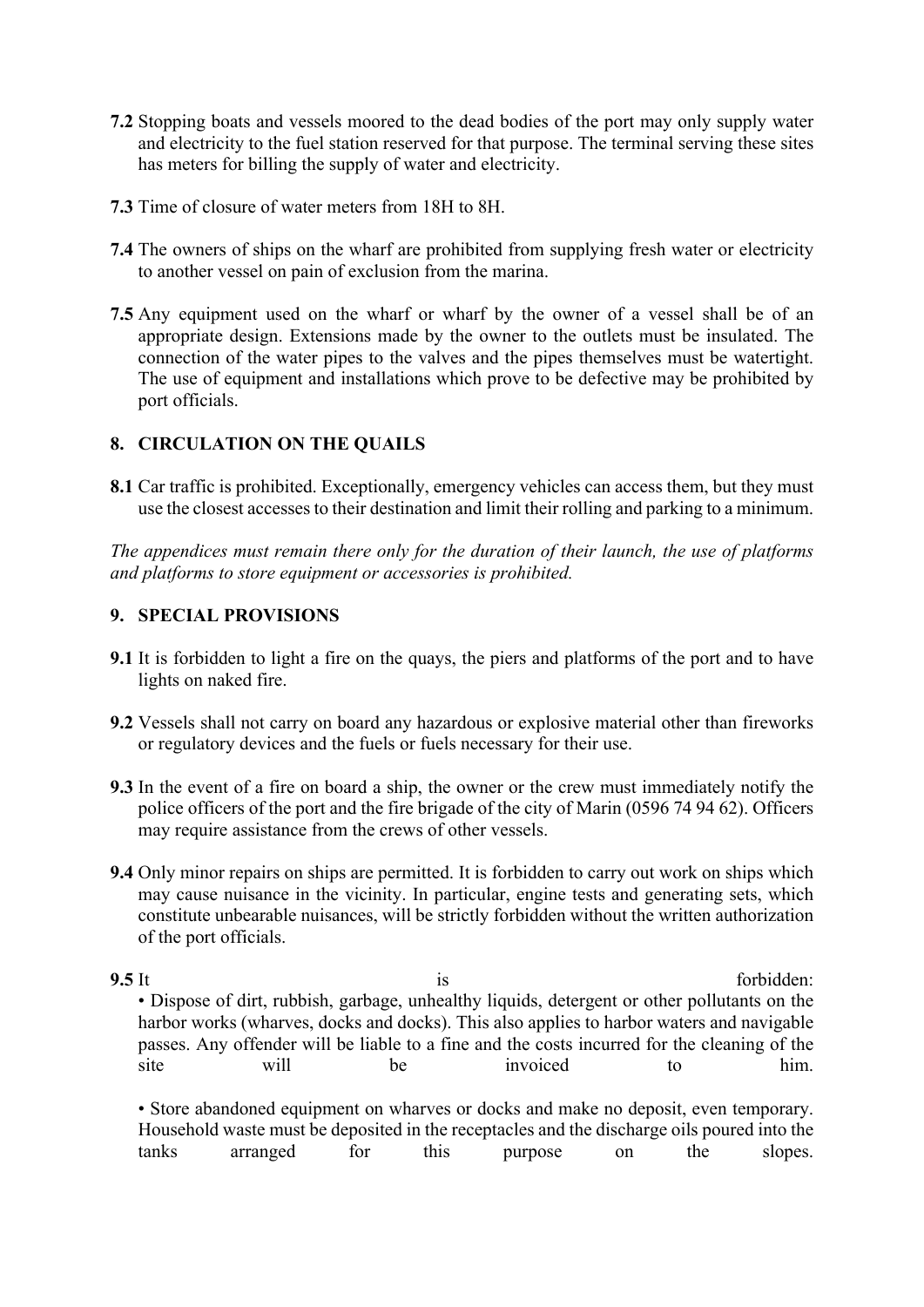- Swimming in the harbor area and in navigable passes.
- Perform maintenance or repair work on floating docks or wharves.
- Degassing in the port area as well as in navigable passes.
- **9.6** Shower and laundry are prohibited on docks and wharves. A sanitary shelter is provided for this purpose, it is recommended to the boaters to use the toilets ashore in order to avoid the pollution of the body of water.

# **10. STAY ON BOARD**

- **10.1** It is strictly forbidden to board the neighboring boats in the absence of the owners unless authorized by them to the harbor master. If the owner of a vessel wishes to have the equipment removed by a third person, he / she should be notified beforehand to the harbor master.
- **10.2** Radios, phones must be operated at a power that will not disturb other boaters.
- **10.3** The disorder or misconduct of an owner or his friends or of a member of the crew of a ship moored or parked in the harbor which may injure or interfere with the reputation of the Marina Of the Sailor will be a cause of breach of the site contract.
- **10.4** Children under 12 years of age are not allowed on the docks, wharves and docks without the presence of their parents.

# **11. ANIMALS**

Animals are welcome provided they are on a leash and trained to do their needs off the pontoons. Owners are advised to ensure that they do not search the garbage cans. In the event that the size and character of the domestic animals disturb the peace or cause any damage within the port, they must be removed by their owners.

# **12. MISCELLANEOUS**

- **12.1** If a vessel has sunk in the port or in a navigable passage, the owner shall cause it to be removed or disassembled as soon as possible. The owner must make all necessary arrangements with the competent authorities (Maritime Affairs). If the vessel is guarded, the obligation rests with the custodian in the absence of the owner.
- **12.2** Private occupancy of embankments not leased by contract shall be prohibited except with written authorization from the personnel in charge of the port police who shall determine the conditions of such occupation.
- **12.3** For all sailors in possession of a contract of location at the Marina, the harbor master's office shall make available a courier service that can be consulted according to schedules.

# **13. GENERAL PROVISIONS**